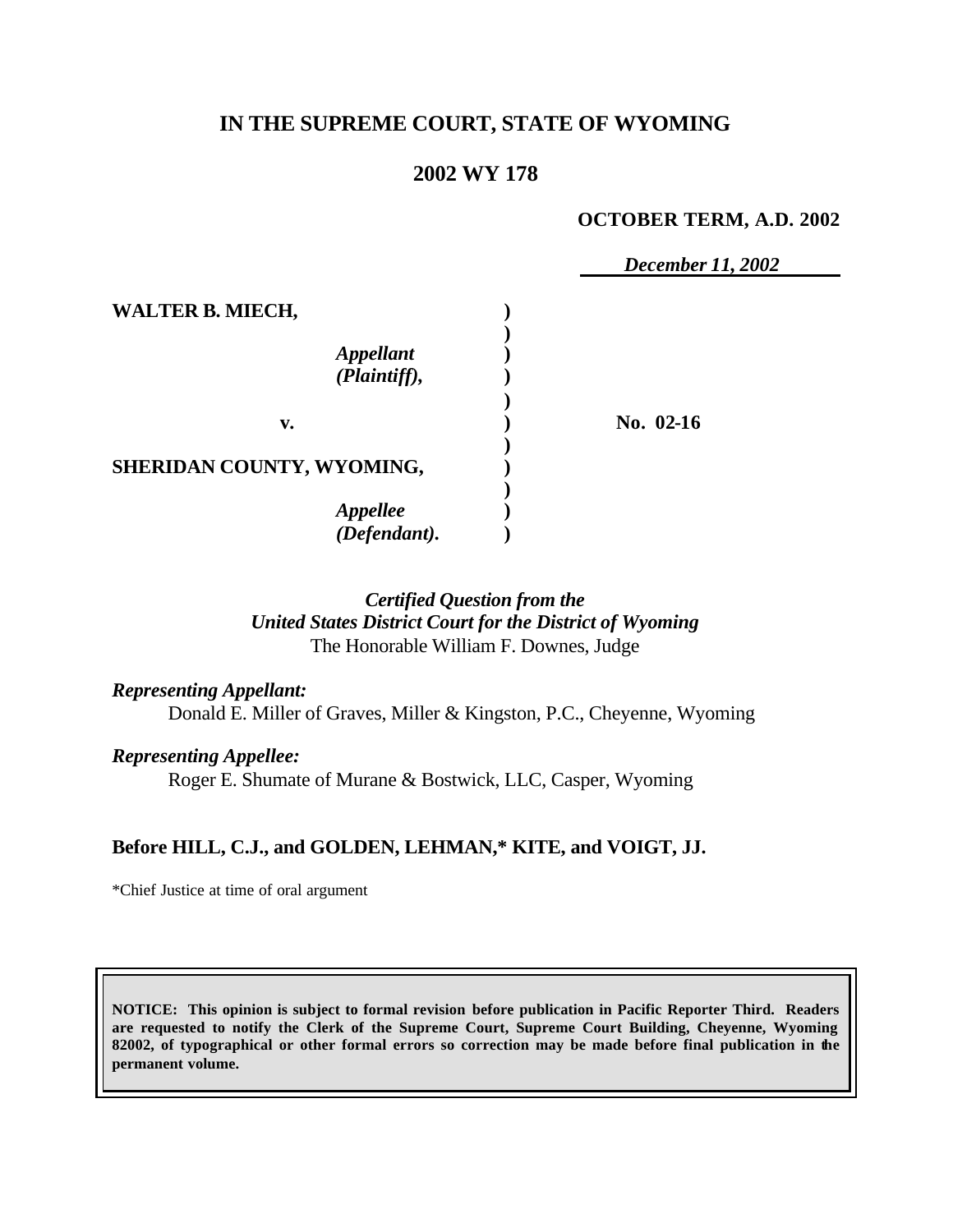KITE, Justice.

[¶1] This case comes before the court on the following certified question from the United States District Court for the District of Wyoming:

> Whether the holding in *Brodie v. General Chemical Corp.*, 934 P.2d 1263 (Wyo. 1997), requiring additional consideration when an employer modifies an employment contract implied from an employee handbook, applies when a newly-elected governing body modifies personnel policies to restore at-will status?

We answer the certified question as follows:

(1) The holding in *Brodie v. General Chemical Corporation*, 934 P.2d 1263 (Wyo. 1997), applies when a newly elected governing body modifies personnel policies to restore at-will status *if* a showing has been made that the employment contract implied from an employee handbook was justified by necessity and benefit to the governing body at the time the contract was made. If that showing has been made, the new governing body cannot void the contract under *Mariano & Associates, P.C. v. Board of County Commissioners of County of Sublette*, 737 P.2d 323 (Wyo. 1987), and the usual rules of employment contract law apply, including the *Brodie*  requirement that additional consideration must be provided to effectively modify an implied employment contract .

(2) Conversely, the holding in *Brodie* does *not* apply when a newly elected governing body modifies personnel policies to restore at-will status *if* there has been no showing that the employment contract implied from an employee handbook was justified by necessity and benefit to the governing body at the time the contract was made. If no such showing is made, the new governing body can void the contract under *Mariano*, and the *Brodie* requirement of additional consideration does not apply.

#### **FACTS**

[¶2] In a W.R.A.P. 11 certification of a question of law, we rely upon the facts presented by the certifying court. *Kaycee Land and Livestock v. Flahive*, 2002 WY 73, ¶3, 46 P.3d 323, ¶3 (Wyo. 2002). The Certification Order (footnote omitted) contains the following statement of facts relevant to the certified question:

> From 1983 until June 30, 1999, [Walter Miech] was employed as a fire fighter in the Sheridan County Fire Department. [His] position with the Sheridan County Fire Department was eliminated because fire and emergency medical services in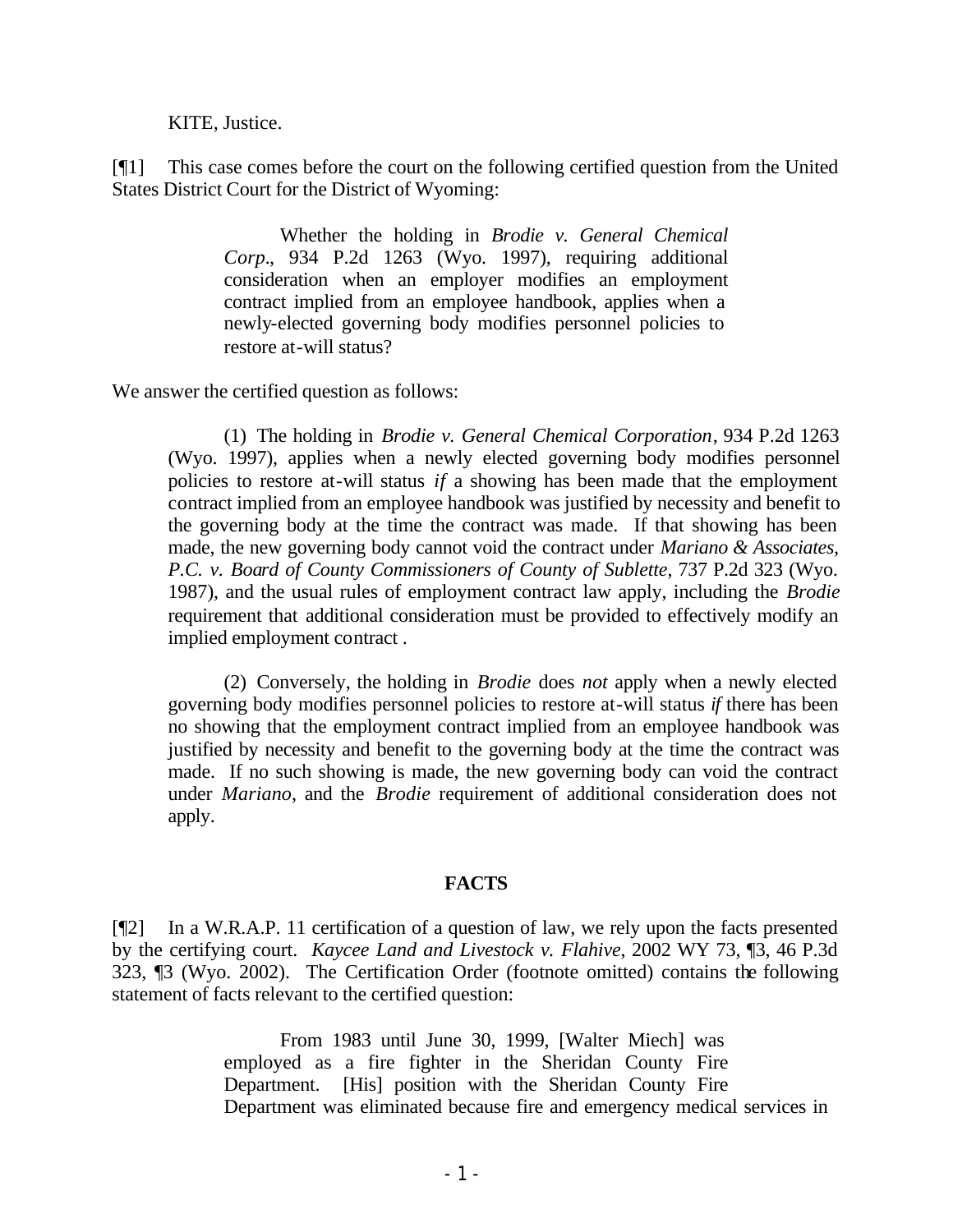Sheridan County and the City of Sheridan were consolidated by agreement. [Mr. Miech] was given the opportunity to be assigned to work for the City of Sheridan Fire Department but declined to pursue this opportunity for personal reasons.

Since 1980, the Board of County Commissioners of Sheridan County has revised the 1980 personnel policies on numerous occasions. The most recent revision to the policies occurred on March 22, 1999. As a result, Sheridan County maintained that on the effective date of [Mr. Miech's] termination, the March 22, 1999, personnel policy was the policy applicable to [Mr. Miech's] employment. In any event, because of previous litigation leaving unresolved questions regarding the applicability of the 1980 personnel policies, Sheridan County agreed to provide [Mr. Miech] the administrative remedies created by the 1980 personnel policies at the time of his termination.

. . .

In his complaint against Sheridan County, [Mr.] Miech alleged causes of action for violation of due process rights, negligence and breach of implied contract. [Mr. Miech] contends that he had a protected property interest in continued employment with Sheridan County and that this property right was terminated without due process. The claimed source of his asserted property interest is an employment contract implied from the 1980 Personnel Policies and Procedures Manual for Sheridan County, Wyoming. [Mr. Miech's] breach of contract claim is based on [Sheridan County's] alleged "failure to abide by and follow the terms of its contract of employment with [Mr. Miech] as contained within the 1980 personnel policy."

[Sheridan County] maintains that the 1980 personnel policies were not in effect when [Mr. Miech] was terminated, and the subsequent revisions to such policies clearly state that county employees are at-will and create no implied contract of employment. Therefore, [Sheridan County] argues, [Mr. Miech] had no protected property interest in his employment and there is no basis for the breach of contract claim. [Mr. Miech] contends that none of the revisions to the 1980 personnel policies are valid as to him because he was not given consideration for the changes, while [Sheridan County] contends that a newly-elected governing body can revise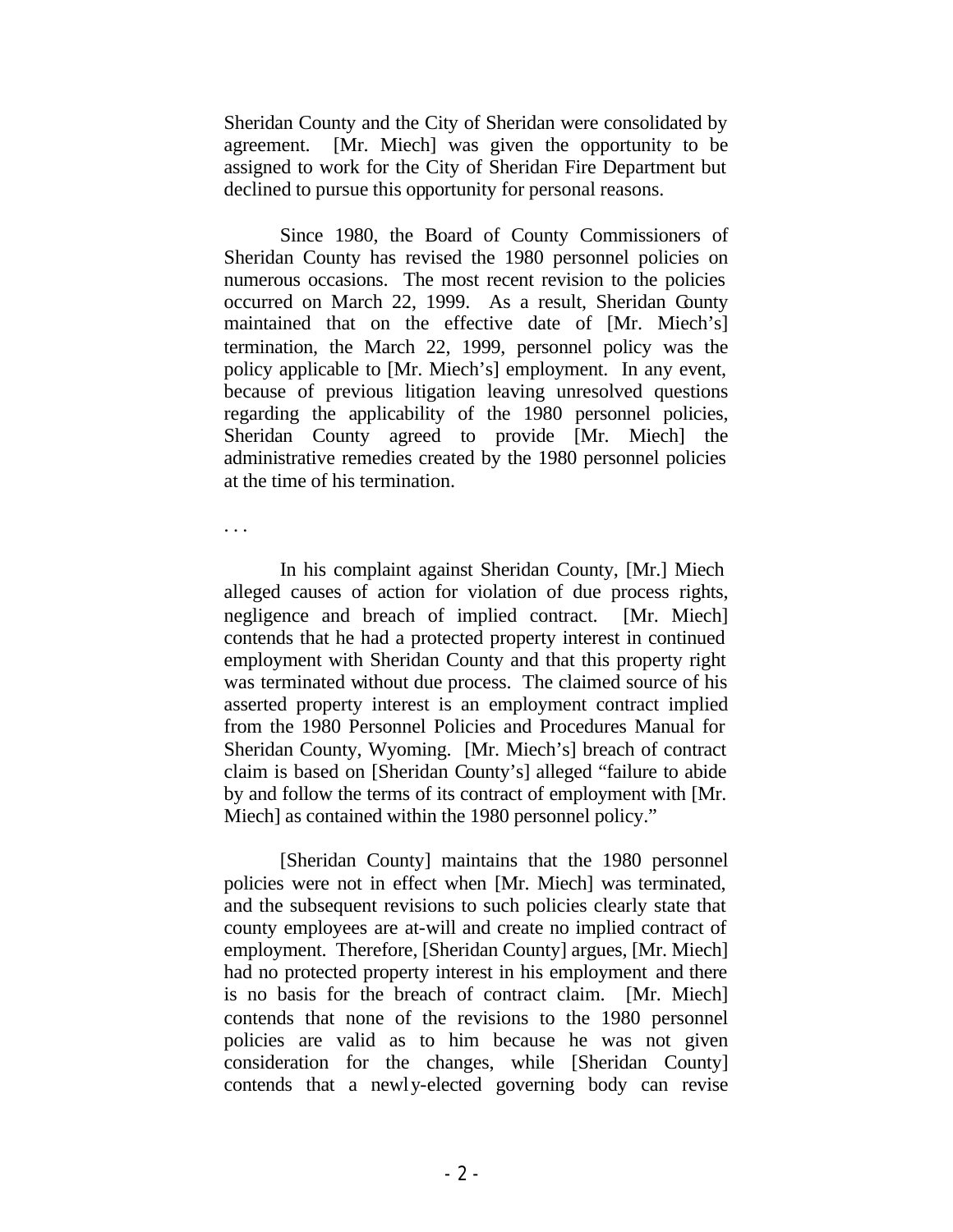personnel policies upon their election without the consideration required by *Brodie*.

Following a hearing on [Sheridan County's] Motion for Summary Judgment, this Court dismissed [Mr. Miech's] due process claim finding that, even assuming he had a property interest in continued employment pursuant to the 1980 personnel rules, [Mr. Miech] was not deprived of due process. The Court reserved judgment on [Mr. Miech's] breach of contract claim pending the Wyoming Supreme Court's answer to the question certified herein.

# **DISCUSSION**

[¶3] Much of the discussion, and the outcome, in this case hinges on two Wyoming cases: *Mariano*, 737 P.2d 323, and *Brodie*, 934 P.2d 1263. In *Mariano*, the court held that a newly elected governing body may challenge a government contract entered into by, and extending beyond the term of office of, the preceding governing body if no showing is made that the contract was necessary and of benefit to the governing body at the time the contract was made. In *Brodie*, a case involving a contract with a private rather than a governmental employer, the court held that additional consideration must be provided to modify an implied for cause employment contract to restore at-will status.

[¶4] The question we are asked to decide is whether the holding in *Brodie* applies in the context of government employment when a newly constituted governing body modifies an existing implied employment contract to restore at-will status. In other words, is a newly constituted governing body required to provide additional consideration in order to effectively modify an existing employment contract? With this background in mind, we turn to the parties' contentions.

[¶5] Walter Miech asserts the personnel policies provided to him when he began his employment with Sheridan County created an implied for cause employment contract which was still in effect at the time the county eliminated his position. He contends the newly elected county officials' subsequent efforts to revise the implied contract were not effective because additional consideration did not support the revisions as *Brodie* requires. Mr. Miech also contends he was a nonadministrative, nonessential, nonsupervisory employee; *Mariano* does not apply to employees in that category; and, therefore, newly elected county officials could not void his contract.

[¶6] Sheridan County asserts that, under *Mariano,* a newly elected governing body may modify personnel policies, including for cause employment contracts implied from employee handbooks, to restore at-will employment without providing additional consideration. The county claims subsequent county officials effectively modified any employment contract implied from the handbook provided to Mr. Miech when he was hired to restore at-will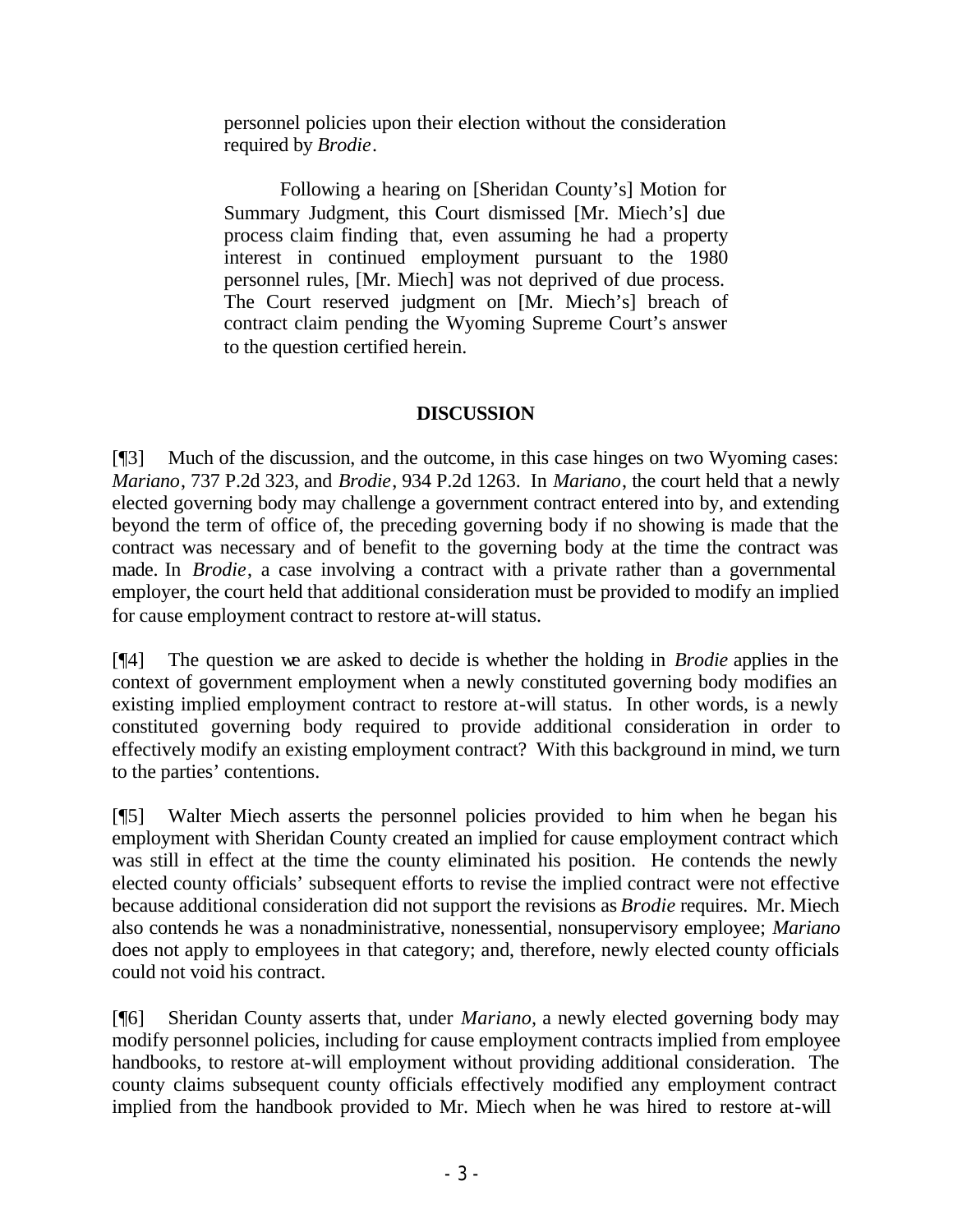employment. Under the county's theory, Mr. Miech was an at-will employee when his position was eliminated, and he had no right to continued employment. The county further contends Mr. Miech's argument that he was among a class of employees to which *Mariano* does not apply goes beyond the scope of the certified question.

[¶7] We begin our consideration of the certified question with a careful examination of the court's holding in *Mariano*. 1 The court held:

> [S]ubject to only applicable state statutes as specifically applied, any contract with a unit of government of the state of Wyoming which extends beyond the term of office of the governmental decisionmakers . . . can be subject to challenge if, in consideration of the facts and circumstances, the necessity and benefit to the governmental unit did not justify the extended term when the agreement was made.

737 P.2d at 329. Thus, we determine on a case-by-case basis whether a contract is voidable under *Mariano* according to the particular facts and circumstances, and that determination depends upon whether a contract extending beyond the term of the contracting authority was justified by governmental necessity and benefit at the time the contract was made. The party seeking to enforce the contract has the burden of proving the extended contract term was necessary and of benefit to the governing body at the time the contract was made. 737 P.2d at 330. The court applied these standards in *Mariano* to hold a two-year contract for the performance of auditing services was voidable. *Id.* While suggesting some possible evidentiary scenarios which might satisfy the required showing, the court found on the evidence presented that the accounting firm failed to meet its burden of proving benefit or necessity justifying the two-year contract term. 737 P.2d at 330-31. Thus, *Mariano's*  holding that the contract was voidable turned on a failure of proof.

[¶8] Relying on *Mariano*, the court in *Keabler v. City of Riverton*, 808 P.2d 205, 207 (Wyo. 1991), likewise held a new city administration could void a contract based upon a failure of proof. In the contract at issue, the city promised to provide insurance benefits to city employees. A subsequent administration withdrew the promise of insurance benefits. The court held the employees failed to make an adequate showing that the promise to provide insurance was reasonably necessary or of definable advantage to the city. Addressing the employees' contention that they held key positions with the city and the contract promoted a stable work force, the court stated:

<sup>&</sup>lt;sup>1</sup> After reviewing earlier Wyoming cases addressing the issue of a newly elected governing body's right to void contracts executed by its predecessor and extending into the new term, the *Mariano* court in essence disregarded those cases as having little precedential value, saying: "Wyoming precedent . . . provides two political-economic result-oriented decisions, a two-to-two nonprecedential result, and a footnote in the most recent case. We will view this cas e generally with a fresh perspective in contemplation of today's world." 737 P.2d at 326. We, therefore, do not consider the earlier cases in resolving the issue before us.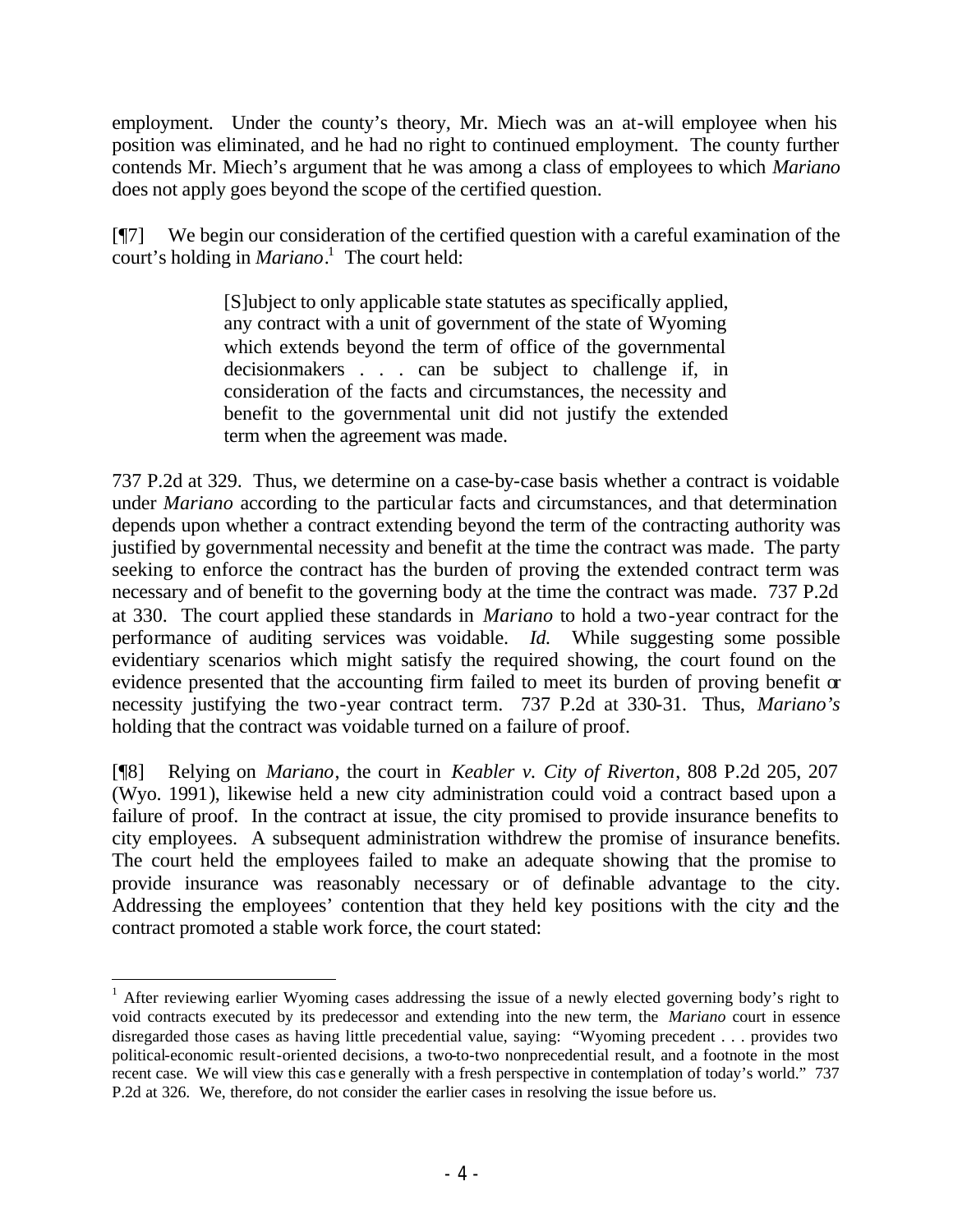While a secure, stable, and fully insured work force is beneficial to the City, the employees fall short in presenting a material fact to indicate that providing them with insurance was reasonably necessary or of a definable advantage to the City. In any event, the mere conclusory statements made by counsel are not competent evidence necessary to carry the burden to preclude summary judgment.

#### *Keabler*, 808 P.2d at 207.

[¶9] More recently, in *Jewell v. North Big Horn Hospital District*, 953 P.2d 135 (Wyo. 1998), one of the issues the court was asked to decide was the very issue presented in this case–whether the right of a newly elected governing body to void existing contracts is subject to the *Brodie* rule requiring additional consideration when an implied for cause contract is modified to restore at-will employment. The court decided *Jewell* on other grounds and, therefore, did not reach the issue. However, in dictum the court suggested *Mariano* might not be applicable in the context of some implied for cause employment contracts: "The language of *Mariano* allowing challenge of a contract that is not reasonably necessary or of definable advantage to a governing body is not likely to extend to an implied employment contract for hospital employees of a public hospital." 953 P.2d at 138-39.

[¶10] Turning to the certified question before us, we conclude *Mariano* does not support a blanket rule allowing newly constituted governing bodies to modify implied for cause employment contracts without providing additional consideration. Rather, the question of whether a new governing body must provide additional consideration in order to modify an implied for cause employment contract to restore at-will status must be decided on a case-bycase basis according to the particular facts and circumstances presented. *Keabler* and *Jewell* clearly leave open the possibility that an implied for cause employment contract is not voidable under *Mariano* where competent evidence is presented that the contract promotes a secure, stable, and loyal work force. Where such competent evidence is presented, the contract is not voidable, and additional consideration is required to modify an implied contract to restore at-will status.

[¶11] Therefore, in cases challenging a new governing body's modification of an implied employment contract to restore at-will status, the first question our courts must answer is whether, considering all the facts and circumstances presented, the employee has met his burden of showing the extended term of the implied for cause employment contract was justified by necessity or benefit to the government at the time the contract was made. One such method of making this showing is by presenting competent evidence that the implied for cause employment contract promoted a stable, secure, and loyal work force. If the employee meets that burden, the governing body cannot void the contract, and the usual rules of employment contract law apply, including the *Brodie* requirement that additional consideration must be provided when an employment contract is modified. If the employee fails to meet that burden, however, the governing body can void the contract, and the *Brodie* requirement of additional consideration does not apply.